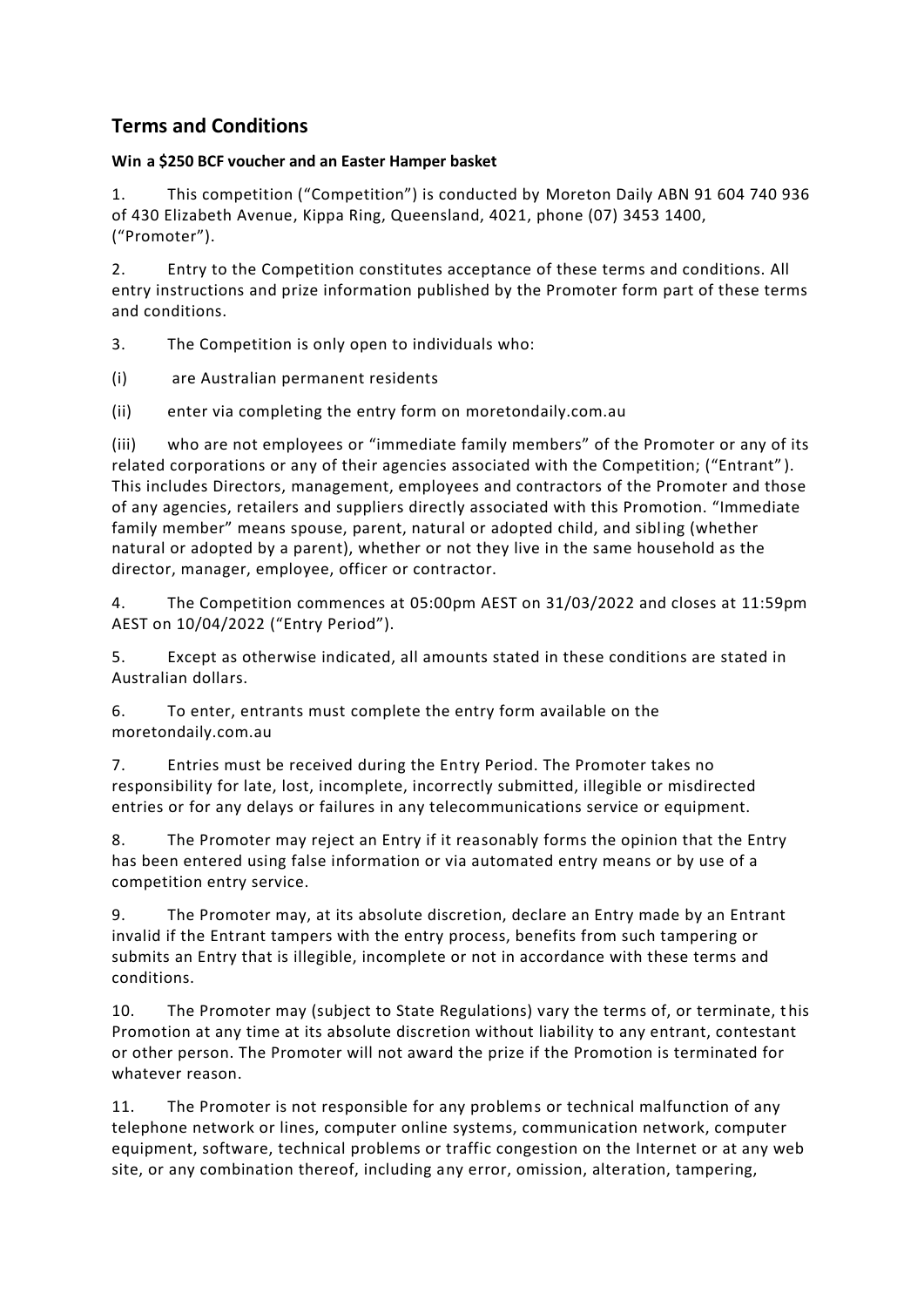deletion, theft, destruction, transmission interruption, communications failure or otherwise preventing entrants from successfully submitting an Entry, any injury or damage to entries or to participants' or any other person's computer related to or resulting from participation in or downloading any materials in this Promotion.

12. The winner ("Winners") will be randomly selected at 10.00am AEST on 12/04/2022 at Moreton Daily office at 430 Elizabeth Avenue, Kippa Ring, QLD 4021.

13. The Prize winners will be notified via email. The name of the prize winners will be published at www.moretondaily.com.au on 13/04/2022 for a period of not less than 14 days.

14. One (1) winner will receive:

• One \$250 BCF voucher and a Chocolate Easter Hamper basket

15. The Prize notification will state that the Prize has been won and will include instructions as to how the Winner may claim the Prize and establish his/her entitlement to it. The Winner must be able to prove to the Promoter's satisfaction, that he/she satisfies the requirements of being an Entrant pursuant to condition these Terms and Conditions.

16. Should the prize not be claimed the Promoter will not conduct a redraw

17. The Entrant grants these rights to the Promoter which are perpetual and acknowledges that the Entrant will not receive any payment, royalty or other consideration (whether monetary or otherwise) from the Promoter in connection with the making, use or storage of the Content.

18. Prize(s) will be awarded as specified in the Prize Details. If a Prize is unavailable for any reason, the Promoter, at its discretion, may substitute it for another item of equal or higher value. The Prize(s) is/are subject to any prize restrictions specified in the Schedule. All Prize values stated are the recommended retail value as provided by the supplier, are in Australian dollars and are correct at the time of preparation of these Conditions of Entry.

19. All Prizes and/or parts of the Prize(s) are subject to availability, non-transferable and non-exchangeable, must be used on any dates specified in these terms and conditions and/or as stipulated by the prize provider and are not redeemable for cash unless cash is specified. The Promoter and/or a nominated Prize Provider will not be responsible or liable if for any reason beyond their reasonable control any element of any prize is not provided. The Promoter will not be liable for any damage to or delay in transit of prizes, or for any compensation in relation to those prizes.

20. All of the Promoter's decisions are final and no correspondence will be entered into. If for any reason any element of the Prize becomes unavailable or not capable of being delivered to the Winner for any reason beyond the Promoter's reasonable control the Promoter will have no obligation to provide a similar prize to the Winner or otherwise compensate the Winner in any way.

21. If a Prize involves travel, no other costs will be included and all expenses (including, but not limited to, accommodation, air fares, the costs of transport to and from a prize venue and meals), other than those specifically referred to, will be at each winner's and (if applicable) their accompanying guest's cost. The Promoter and/ or a nominated Prize Provider will not be liable for the failure of the winner and any accompanying guests to meet travel schedules or cancellations for whatever reason and regardless as to fault, and no cash or alternative tickets or bookings will be awarded in lieu of that element of the prize.